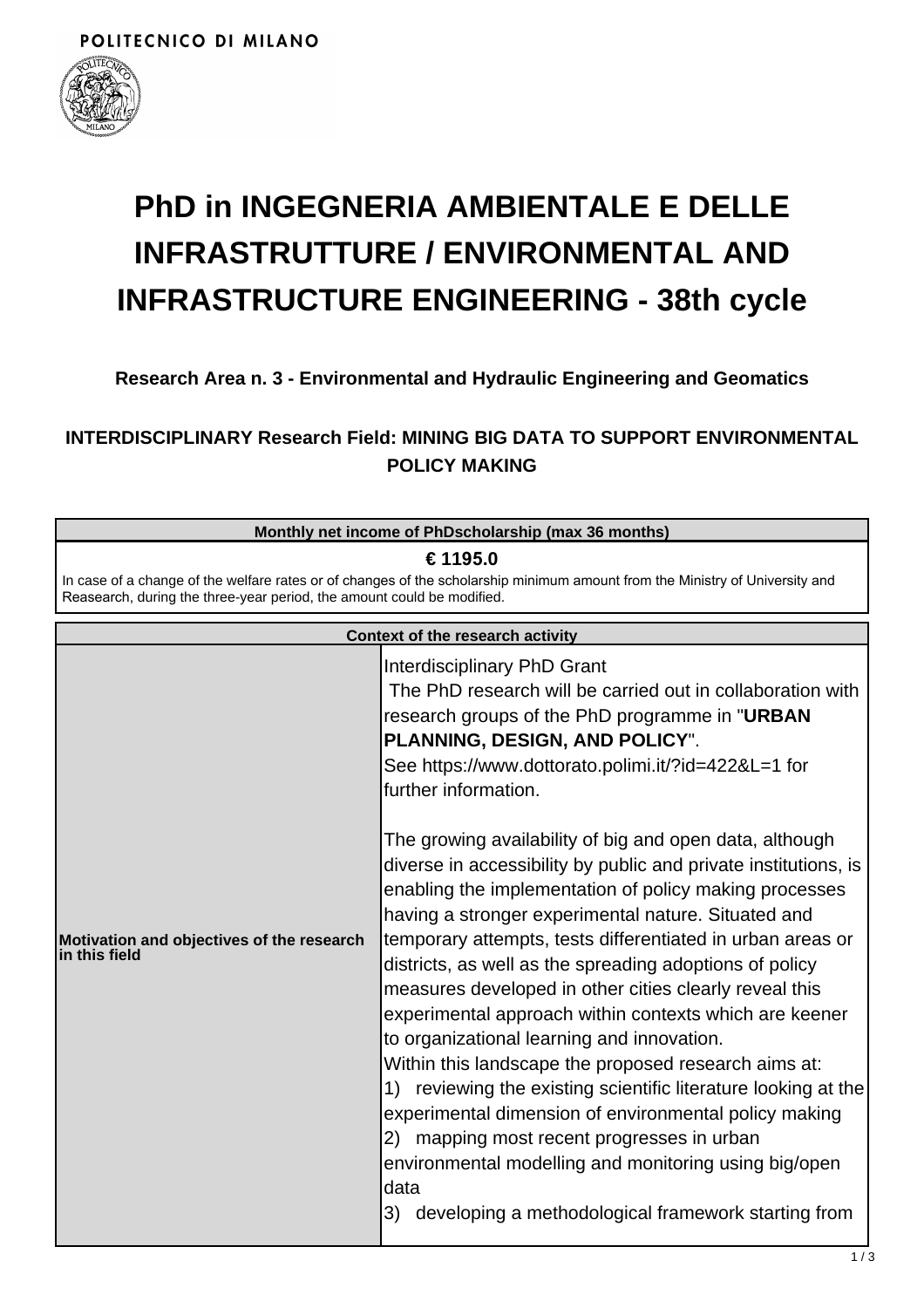

|                                                                                        | an analysis of existing initiatives in European cities<br>4) testing the methodological framework on a city in the<br>Lombardia region selected by considering both the<br>intensity of environmental policy measures and the data<br>sets available or to be created ad hoc.                                                                                                                                                                                                                                                                                                                                                                                                                                                                                                                                                                                                                                                               |
|----------------------------------------------------------------------------------------|---------------------------------------------------------------------------------------------------------------------------------------------------------------------------------------------------------------------------------------------------------------------------------------------------------------------------------------------------------------------------------------------------------------------------------------------------------------------------------------------------------------------------------------------------------------------------------------------------------------------------------------------------------------------------------------------------------------------------------------------------------------------------------------------------------------------------------------------------------------------------------------------------------------------------------------------|
| Methods and techniques that will be<br>developed and used to carry out the<br>research | The biggest challenge in the proposed research is the<br>identification of effects on the environmental system as<br>clearly and univocally associated to a single policy<br>measure. Coherently with this awareness, the proposed<br>research will address methods for ecosystem services<br>evaluation and for basic environmental monitoring of the<br>quality status of urban water, air and soil. In this<br>perspective, modelling tools will be used to support the<br>analysis of new policy scenarios, to simulate the impacts<br>created by previous policy measures, predicting the<br>effects of behavioural changes and induced practices;<br>such analysis will outline the obstacles that have proved<br>to limit the effectiveness of the implemented measures,<br>and it will assess the environmental efficiency indicators<br>and the costs associated with each alternative by means<br>of cost-effectiveness analysis. |
| <b>Educational objectives</b>                                                          | Acquisition of the critical thinking and research skills to<br>become independent scholars; Acquisition of research<br>methods, either quantitative and deductive either<br>qualitative and inductive.                                                                                                                                                                                                                                                                                                                                                                                                                                                                                                                                                                                                                                                                                                                                      |
| <b>Job opportunities</b>                                                               | Research agencies, Research Institutions, industrial<br>sector, public Bodies and Authorities involved in<br>environmental policies.                                                                                                                                                                                                                                                                                                                                                                                                                                                                                                                                                                                                                                                                                                                                                                                                        |
| <b>Composition of the research group</b>                                               | 0 Full Professors<br>2 Associated Professors<br>2 Assistant Professors<br>1 PhD Students                                                                                                                                                                                                                                                                                                                                                                                                                                                                                                                                                                                                                                                                                                                                                                                                                                                    |
| Name of the research directors                                                         | Arianna Azzellino, Grazia Concilio                                                                                                                                                                                                                                                                                                                                                                                                                                                                                                                                                                                                                                                                                                                                                                                                                                                                                                          |

## **Contacts** arianna.azzellino@polimi.it, 0223996431 grazia.concilio@polimi.it